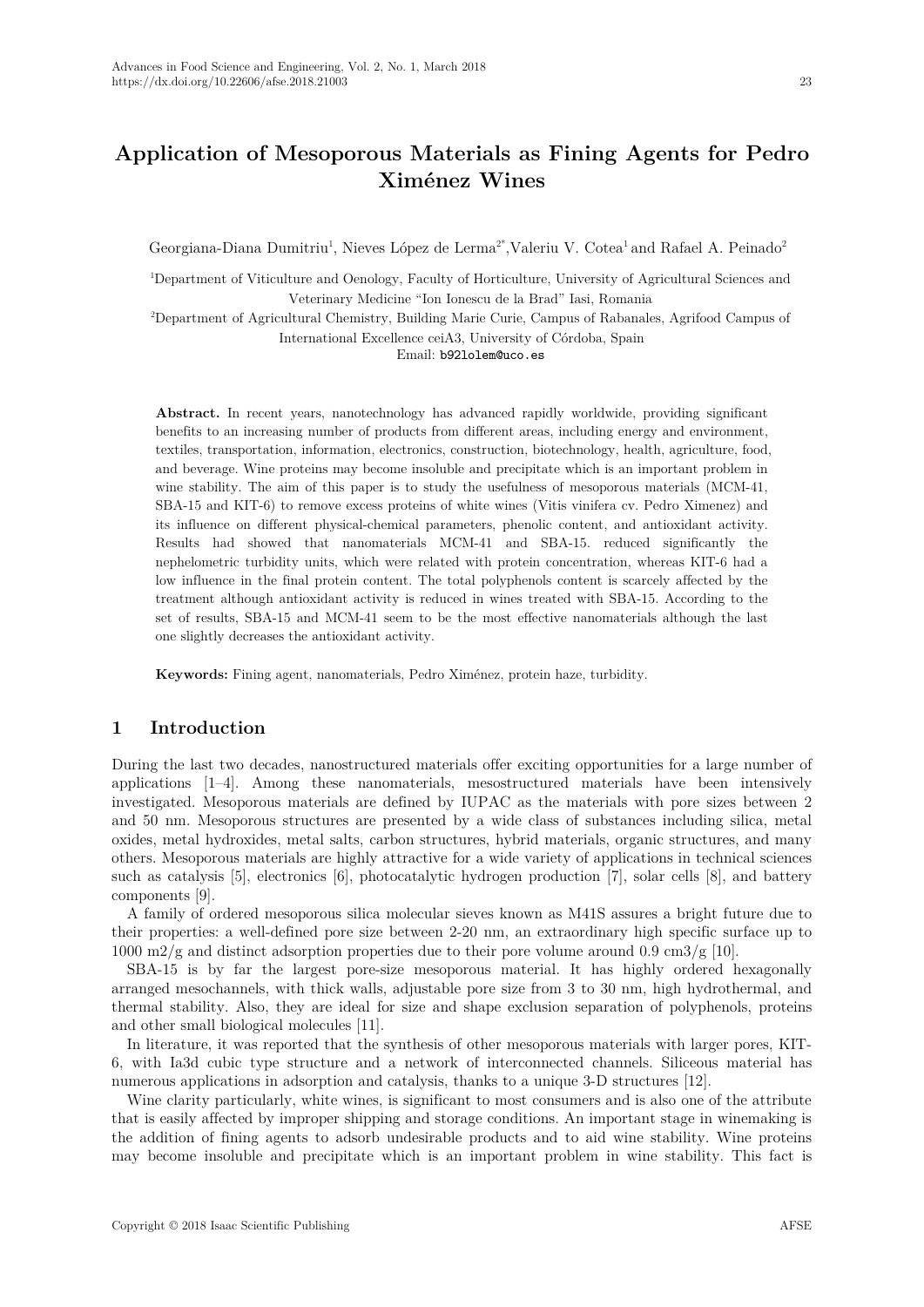known as protein haze and it generally occurs when the wine is stored at a high temperature or when it is enriched with tannins from cork or wood. Higher protein levels are typical in overripe grapes, grapes sourced from warmer regions and grapes harvest mechanically. Skin contact will typically increase protein concentration [13]. Common fining agents include bentonite, egg white, carbon, gelatine, and polyvinylpolypyrrolidone (PVPP). In white wines the protein are eliminated with a bentonite treatment [14]. It also adsorbs positively charged molecules, such as anthocyanins and other compounds. With the help of gravity, particles sink to the bottom of the container.

Winemakers try to introduce of alternatives with fewer drawbacks than the current practice. In this context, the aim of this paper is to study the usefulness of mesoporous materials (MCM-41, SBA-15 and KIT-6) to remove excess proteins of white wines (Vitis vinifera cv. Pedro Ximenez) and its influence on different physical-chemical parameters, phenolic content, and antioxidant activity.

# **2 Materials and Methods**

### **2.1 Nanomaterials**

All nanomaterials (KIT-6, MCM-41 and SBA-15) were purchased from ACS Material (Advanced Chemicals Supplier), LLC 18 Vernon Street Medford, USA.

### **2.2 Winemaking Process**

Pedro Ximénez grape variety (V. vinifera) harvested in 2014 in the Montilla-Moriles winemaking region (Córdoba, Spain) was crushed and the must obtained was macerated at 4ºC during 12 hours. The must was inoculated with selected yeast and fermented at 20ºC. The resulting wine was spontaneous fining.

2 g/L of three types of nanomaterials (Table 1, Fig. 1) were added at three samples of wine. The solutions were stirred 24 h in hermetic glass flask. After that, 15 g/HL gelatine was added. Also, a control was carried out without nanomaterials. The resulting samples were centrifuged at 5000 rpm and 4 ºC for 10 minutes.

| Nanomaterial  | KIT-6    | $MCM-41$    | $SBA-15$ |
|---------------|----------|-------------|----------|
| SSA $(m2/g)$  | 600-800  | 850-850     | 600      |
| (nm)<br>PD.   | $8 - 10$ | $3.4 - 5.0$ | $7-10$   |
| $PS$ ( $um$ ) | 10-100   | 100-1000    | $1 - 2$  |

**Table 1.** Types and characteristics of nanomaterials

SSA: Specific Surface Area, PD: Pore Diameter, PS: Particle Size



**Figure 1.** Transmission electron microscopy images of nanomaterials: KIT-6(a), MCM-41(b) and SBA-15(c)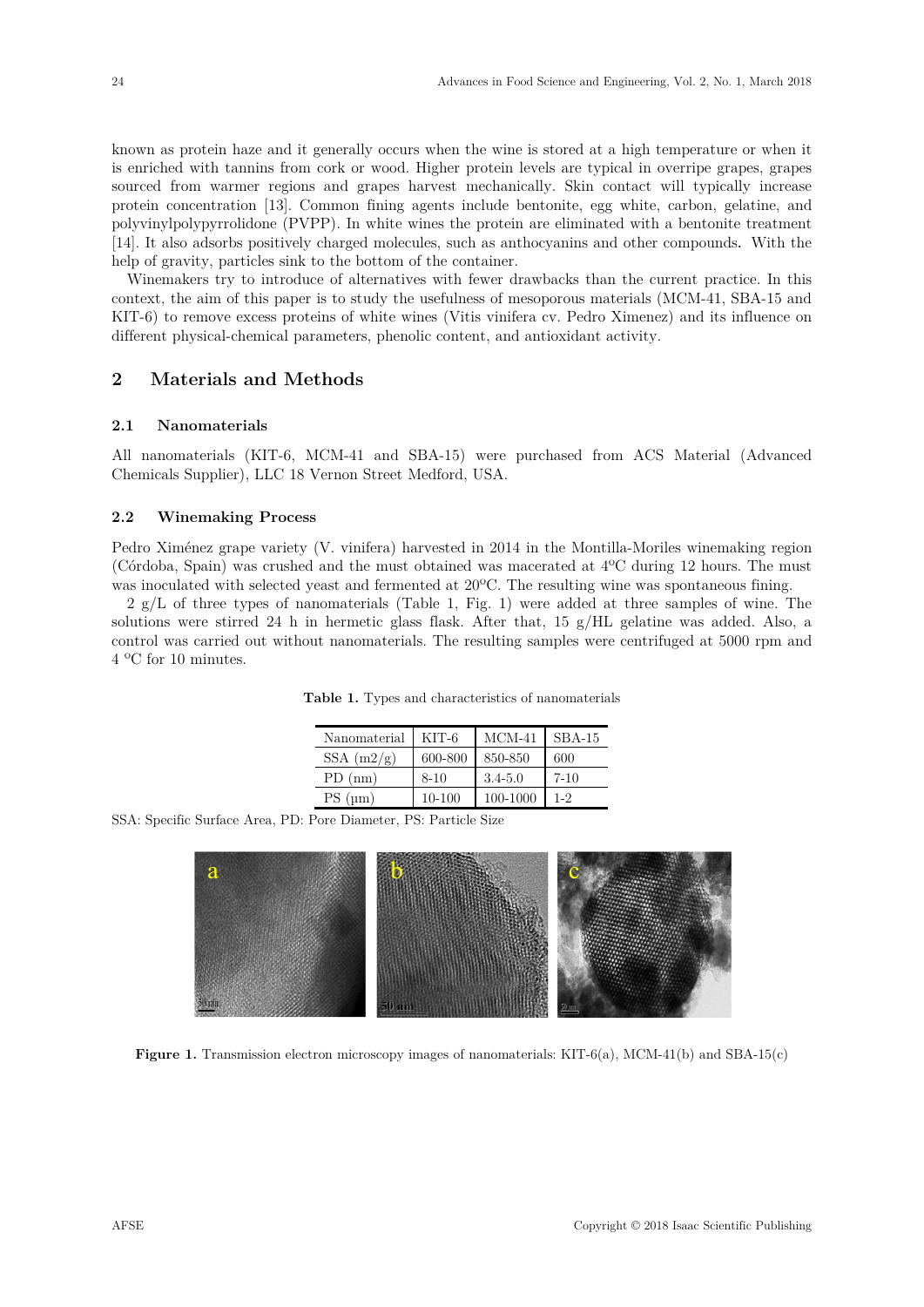### **2.3 Turbidity**

Turbidity was measured with a nephelometer (HANNA instruments, HI 93703, Woonsocket, RI, USA C). Turbidity determinations were done at room temperature; results are expressed in nephelometric turbidity units (NTU).

#### **2.4 General Enological Determinations**

pH, titratable acidity, and volatile acidity were determined by the official European Union methods [15]. Ethanol content was quantified by oxidation with dichromate according to Crowell and Ough [16].

#### **2.5 Absorbance Measurements**

Prior to analyses the samples were filtered through a HA-0.45 μm paper (Millipore, Milford, MA). Browning index was determined by measuring the absorbance at 420. Wine color was defined by the CIE Lch space in which there are three axes:  $h^*$  (hue),  $L^*$  (lightness) and  $c^*$  (chroma or saturation). Total polyphenols index (TPI) was determined by measuring the absorbance at 280 nm. All determinations were carried out in a spectrophotometer Perkin Elmer Lambda 25.

### **2.6 Total Antioxidant Activity (TAA)**

Antioxidant activity was measured with the blue/green chromophore ABTS • + method described by Re et al.  $[17]$ . The ABTS  $\cdot$  + was produced by oxidation of 7 mM ABTS with 2.45 mM potassium persulphate in conditions of darkness for  $12{\text -}16$  hours. The resulting ABTS  $\bullet$  + solution was diluted in 20 mM phosphate buffer at pH 7.4 to obtain an absorbance at 734 nm of 0.7. A volume equal to or greater than 900 µL of this test mixture was reacted with a volume equal to or less than 100 µL of wine samples, previously filtered through HA-0.45 µm papers (Millipore, Milford, MA), for 6 min. After this time, the absorbance at 734 nm of the reaction mixture was measured. Antioxidant activity was measured in terms of the proportion of ABTS  $\bullet$  + inhibited: % inhibition = (A734 blank – A734 sample) x 100/ A734 blank. This percentage of inhibition should fall in the range 20-80%.

# **2.7 Statistical Treatment**

All analyses were made for triplicate and a homogeneous group's analysis was made by means of the statistical package Statgraphics Centurion XVI from StatPoint Technologies, Inc. (Warrenton, VI, USA) to study if there were significant differences among the samples in the determined parameters.

## **3 Results and Discussion**

#### **3.1 Influence of the Fining Agents on Enological Parameters**

Protein instability in white wines causes clarity problems known as protein case. The white wine is considered to be stable if the resulting turbidity, or haze, is less than 1.1 nephelometric turbidity units (NTU) [17]. Results showed that all nanomaterials increased the limpidity of wines although only the treated wines with SBA-15 showed an admissible NTU value (Fig. 2).

The analytical parameters of control wine were habitual of white wines (Table 2). Ethanol content was 16.36±0.02 in all wines. Enological parameters of treated wines showed a slight decrease when compared to control wine. This may be due to the interaction of nanomaterials with the components of wine or to the displacement of the chemical balances by the change of pH. Anyway, nanomaterials contribute to reduce both the volatile acidity and the browning index, parameters which are related to analytical quality of wine.

Previous studies on red wines [18] have shown that small variations of total acidity are present in samples treated with clinoptilolite and KIT-6. Also, the volatile acidity increased in Merlot samples treated with ALMCM-41 and clinoptilolite and decreased in Cabernet wines treated with AlMCM-41.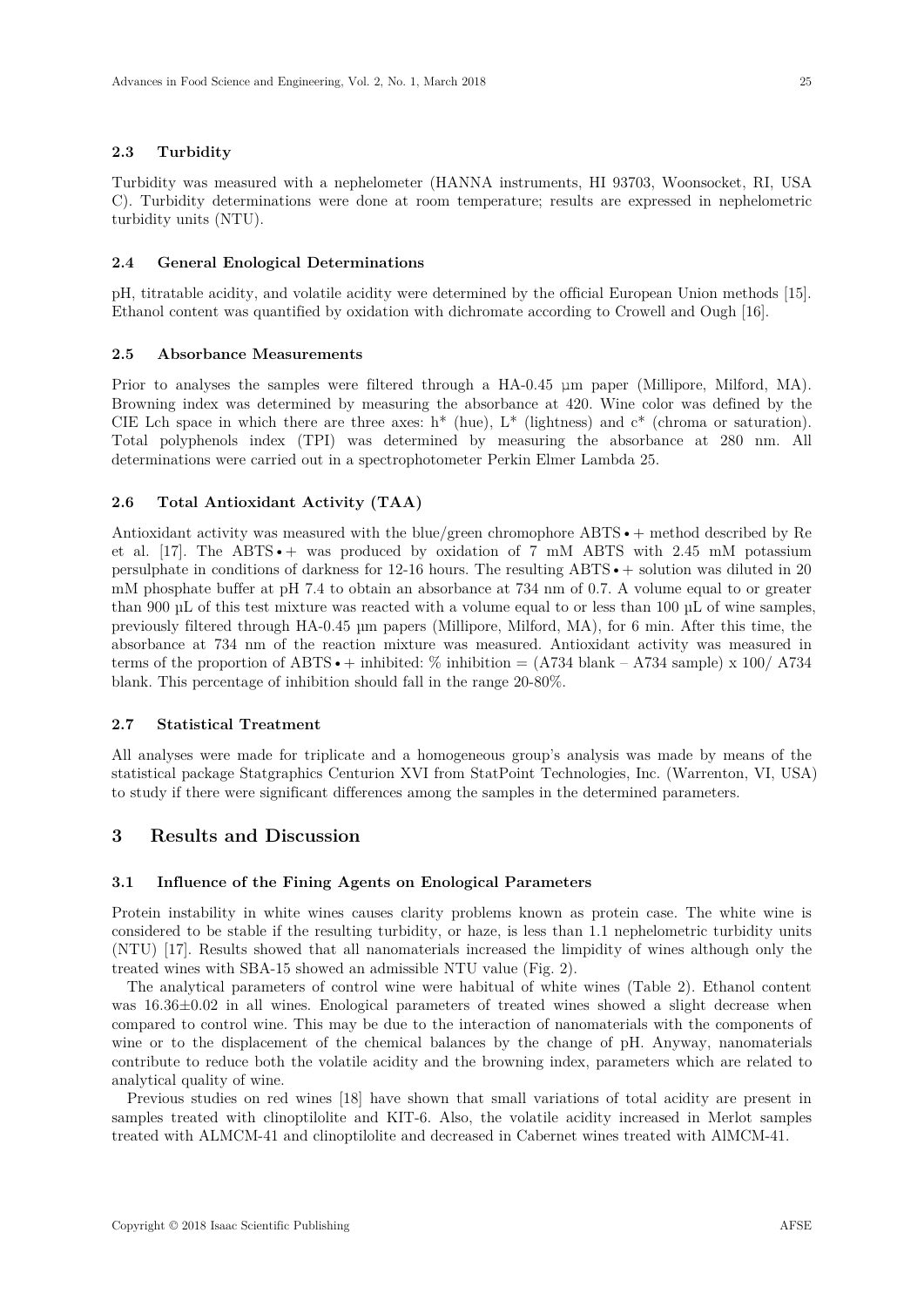

**Figure 2.** Turbidity of wines after treatment, expressed as nephelometric turbidity units (NTU). Different letters indicate significant differences at 95% of confidence level

|          | $\rm{pH}$       | <b>TA</b>                                 | VA            | -BI                                                           |
|----------|-----------------|-------------------------------------------|---------------|---------------------------------------------------------------|
| Control  |                 | $3.36\pm0.04$ 5.00 $\pm0.04$ 0.5 $\pm0.0$ |               | $0.166 \pm 0.003$                                             |
| KIT-6    |                 |                                           |               | $3.31\pm0.02$   $5.00\pm0.04$   $0.4\pm0.0$   $0.155\pm0.005$ |
| $MCM-41$ | $3.29 \pm 0.01$ |                                           |               | $4.83\pm0.04$ 0.4 $\pm$ 0.0 0.161 $\pm$ 0.007                 |
| $SBA-15$ | $3.28 \pm 0.01$ | $4.88 \pm 0.01$                           | $0.4 \pm 0.0$ | $0.168 \pm 0.006$                                             |
| HGA      | abbb            | aabb                                      | abbb          | ababa                                                         |

**Table 2.** Enological parameters of wines after treatments

Data expressed as mean  $\pm$  standard deviation. TA: titratable acidity (g tartaric acid/L), VA: volatile acidity (g acetic acid/L), BI: browning index; HGA: homogenous groups analysis, different letters indicate significant differences at 95% of confidence level

### **3.2 Influence of the Fining Agents on Color Parameters**

Fig. 3 shows the color properties  $h^*$  (hue),  $c^*$  (chroma) and  $L^*$  (lightness) for the wine samples. All wines had a yellowish hue – the hue values can range from  $0^{\circ}$  (red), through  $90^{\circ}$  (yellow),  $180^{\circ}$  (green),  $270^{\circ}$  (blue) and back to  $360^{\circ}$  or  $0^{\circ}$  – but the control and treated with SBA-15 wines showed a more orange-yellow hue that treated wines with KIT-6 and MCM-41. These results are according to browning index values.

The property chroma or saturation is related with purity color (bandwidth) and it can range from 0, which is completely unsaturated (very broad set of wavelengths), to 100 for pure color (very limited set of wavelengths). All wine samples showed very little saturated colors, being the treated wines those with the lowest values. It seems that the purity color is directly related to the browning.

Finally, the property lightness shows clarity or darkness color (pigment concentration). It can range from 0, which has no lightness (pigment concentration very high, i.e. absolute black), to 100, which is maximum lightness (pigment concentration very low, i.e. absolute white). All wine samples had colors very lightness, their L values were above 95, which is probably related to maceration process. Moreover, the treated wines showed lower pigment concentration that control wine, which may be due to the interaction of nanomaterials with the pigments of wine. Some author argued [19] that the clarity (L) values of wine sample treated with different amounts of KIT-6 mesoporous material remained similar for all probes analyzed.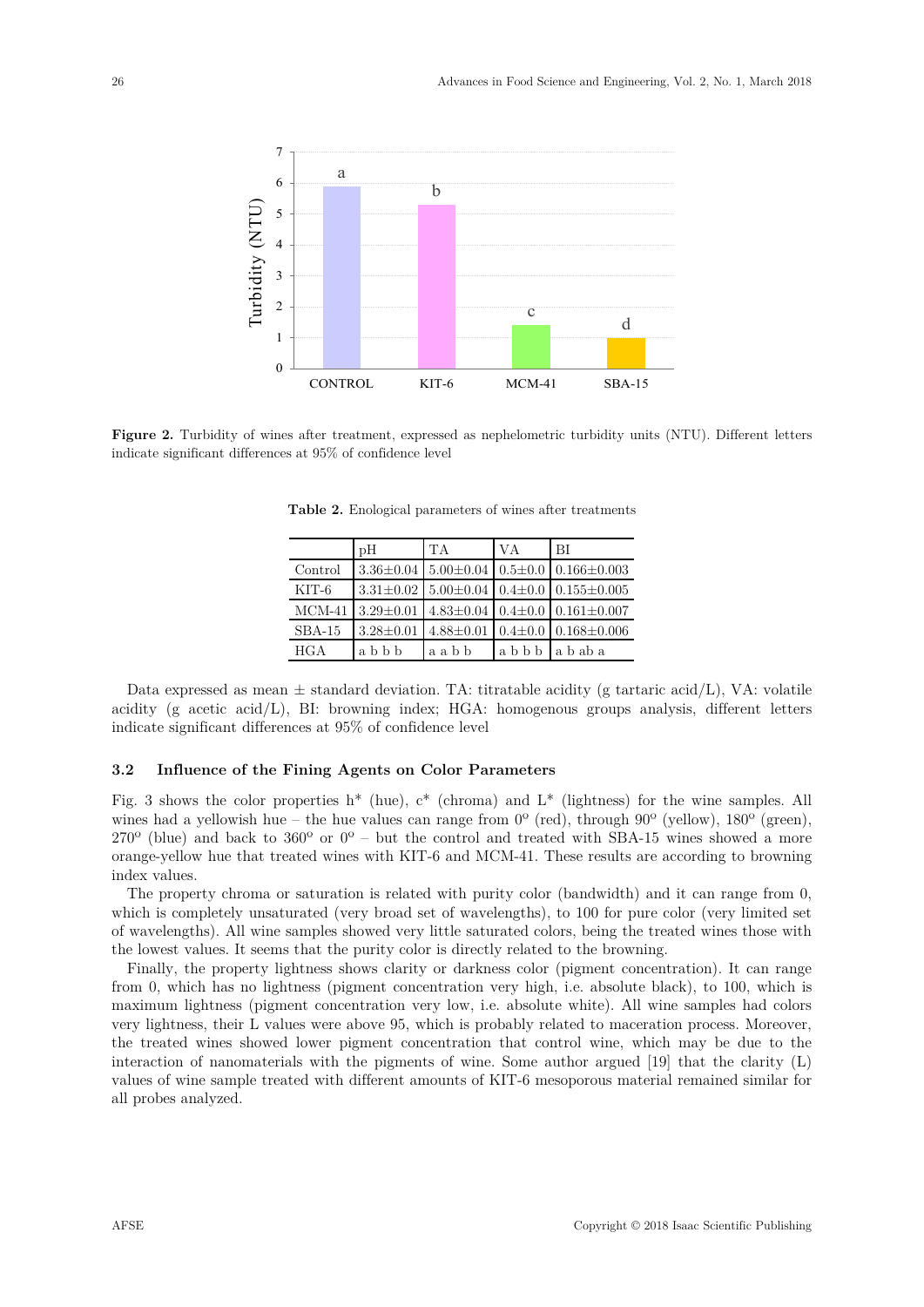

**Figure 3.** Color properties hue, chroma and lightness of control wine (blue) and wines treated with KIT-6 (pink), MCM-41 (green) and SBA-15 (yellow)

# **3.3 Influence of the Fining Agents on TPI and TAA**

Relative to total polyphenols index (Fig. 4), the nanomaterials did not significantly modify the phenolic content respect to control wine. Slight changes observed were according to browning index and lightness values and they resulted in significantly different antioxidant activity values in treated wines with KIT-6 and SBA-15. Modification of TAA was inversely proportional to modification of TPI. This result put in evidence that the antioxidant activity response of polyphenols is more markedly influenced by their chemical structure than by their total concentration [18]. In addition, there may be a synergistic and antagonistic antioxidant interaction between phenolic compounds [19].



**Figure 4.** Total polyphenols index (TPI), expressed as grams of catechin per liter (full bars), and total antioxidant activity (TAA), expressed as millimolar of trolox (empty bars), of wines after treatment. Different small letters indicate significant differences at 95% of confidence level in TPI values. Different capital letters indicate significant differences at 95% of confidence level in TAA values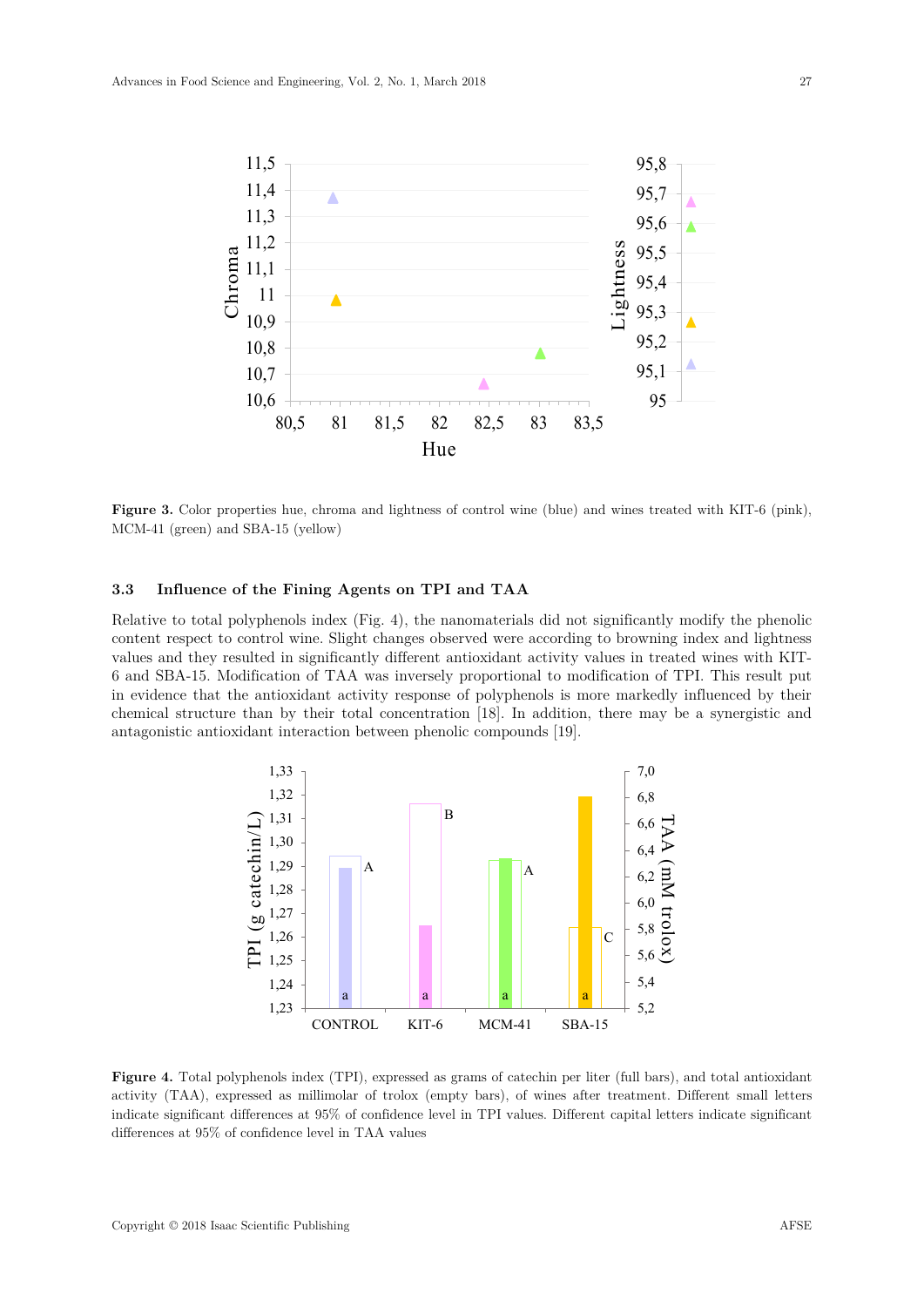# **4 Conclusions**

Results had showed that nanomaterials reduce the NTU value, which are related with protein concentration, without adversely modifying the parameters measured. Enological parameters of treated wines showed a slight decrease when compared to control wine. Mesoporous materials contribute to reducing the volatile acidity and the browning index, parameters which are related to analytical quality of wines. Nanomaterial SBA-15 was the most effective although it slightly decreased the antioxidant activity.

It is expected that nanotechnology applications will bring a range of advantage to the wine domain with the aim of providing better quality, stabilization, conservation and safety

**Acknowledgments.** This paper was carried out under the frame of OIV Research Grant. We are also grateful to the Oenological Research Center-Romanian Academy, Iasi Branch and to the Vitenol Research Group, University of Cordoba.

# **References**

- 1. J. Gao and B. Xu, "Applications of nanomaterials inside cells," Nano Today, vol. 4, pp. 37–51, 2009.
- 2. M. Geszke-Moritz and M. Moritz, "Quantum dots as versatile probes in medical sciences: synthesis, modification and properties," Materials Science and Engineering C, vol. 33, pp. 1008–1021, 2013.
- 3. M. Moritz and M. Geszke-Moritz, "The newest achievements in synthesis, immobilization and practical applications of antibacterial nanoparticles," Materials Science and Engineering, vol. 228, pp. 596–613, 2013.
- 4. X. Ren, C. Chen, M. Nagatsu, X. Wang, "Carbon nanotubes as adsorbents in environmental pollution management": a review, Chemical Engineering Journal, vol. 170, pp. 395–410, 2011.
- 5. C. Perego and R. Millini, "Porous materials in catalysis: challenges for mesoporous materials," Chemical Society Reviews, vol. 42, pp. 3956–3976, 2013.
- 6. I. E. Rauda, L. C. Saldarriaga-Lopez, B. A. Helms, L. T. Schelhas, D. Membreno, D. J. Milliron, S. H. Tolbert, "Nanoporous semiconductors synthesized through polymer templating of ligand-stripped CdSe nanocrystals," Advanced Materials, vol. 25, pp. 1315–1322, 2013.
- 7. S. Onsuratoom, S. Chavadej, T. Sreethawong, "Hydrogen production from water splitting under UV light irradiation over Ag-loaded mesoporous-assembled TiO2–ZrO2 mixed oxide nanocrystal photocatalysts," International Journal of Hydrogen Energy, vol. 36, pp. 5246–5261, 2011.
- 8. P. Zhu, M. V. Reddy, Y. Wu, S. Peng, S. Yang, A. S. Nair, K. P. Loh, B. V. R. Chowdari, S. Ramakrishna, "Mesoporous SnO2 agglomerates with hierarchical structures as an efficient dual-functional material for dyesensitized solar cells," Chemical Communications, 2012, vol. 48, pp. 10865–10867, 2012.
- 9. J. Park, W. G. Moon, G. P. Kim, I. Nam, S. Park, Y. Kim, J. Yi, "Three-dimensional aligned mesoporous carbon nanotubes filled with Co3O4 nanoparticles for Li-ion battery anode applications," Electrochimica Acta, vol.105, pp. 110–114, 2013.
- 10. C. Kresge, M. E. Leonowicz, W. J. Roth, J. C. Vartuli, J. S. Beck, "Ordered mesoporous molecular sieves synthesized by a liquid-crystal template mechanism," Nature, vol. 359, pp. 710–712, 1992.
- 11. D. Y. Zhao, J. L. Feng, Q. S. Huo, N. Melosh, G. H. Fredrikson, B. F. Chmelka, "Stucky triblock copolymer syntheses of mesoporous silica with periodic 50 to 300 angstrom pores," Science, vol. 279, pp. 548-552, 1998.
- 12. L. Xiaoying, T. Bozhi, Y. Chengzhong, G. Feng, X. Songhai, T. Bo, C. Renchao, P. Lian-Miao, Z. Dongyuan, "Room-temperature synthesis in acidic media of large-pore three-dimensional bicontinuous mesoporous silica with Ia3d symmetry," Angewandte Chemie, vol. 114, pp. 4032-4034, 2002.
- 13. J. Moreno and R. A. Peinado, Enological Chemistry. Academic Press. Elsevier, 2012.
- 14. M. R. Sarmentoa, J. C. Oliveirab, M. Slatnerc, R. B. Boultond, "Influence of intrinsic factors on conventional wine protein stability test," Food Control, vol. 11, no. 6, pp. 423–432, 2000.
- 15. CEE. Diario oficial de la comunidad Europea L-272. Madrid: Mundi-Prensa, 1990.
- 16. E. A. Crowell, C. S. Ough, "A modified procedure for alcohol determination by dichromate oxidation," American Journal of Enology and Viticulture, vol. 30, pp. 61–63, 1979.